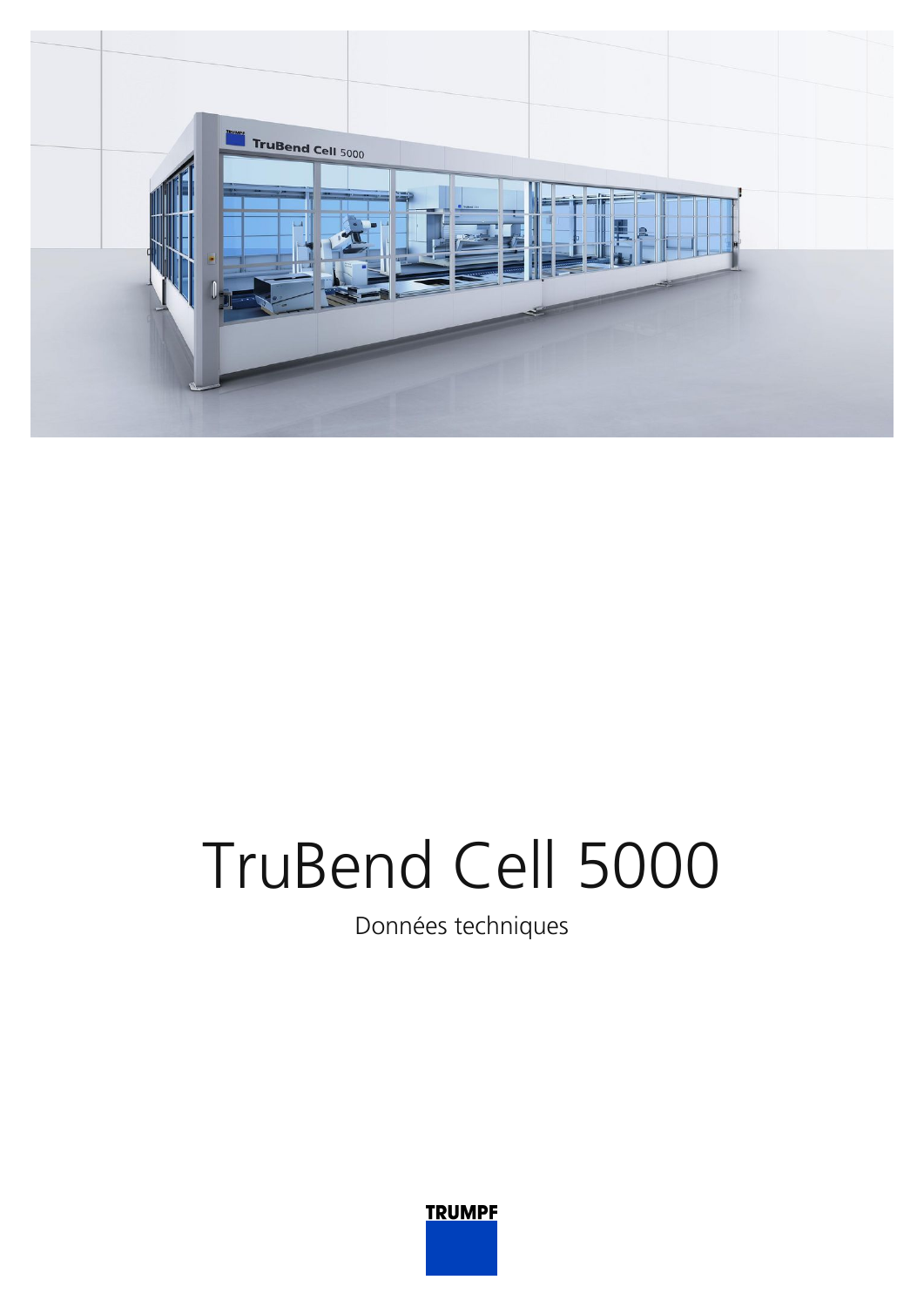|                                                      | TruBend Cell 5130 +<br><b>BendMaster (60)</b> | TruBend Cell 5130 +<br><b>BendMaster (150)</b> | TruBend Cell 5170 +<br><b>BendMaster (60)</b> |
|------------------------------------------------------|-----------------------------------------------|------------------------------------------------|-----------------------------------------------|
| <b>MACHINE</b>                                       |                                               |                                                |                                               |
| FORCE DE COMPRESSION                                 | 1300 kN                                       | 1300 kN                                        | 1700 kN                                       |
| LONGUEUR DE PLIAGE                                   | 3230 mm                                       | 3230 mm                                        | 4250 mm                                       |
| PASSAGE LIBRE ENTRE MONTANTS                         | 2690 mm                                       | 2690 mm                                        | 3680 mm                                       |
| HAUTEUR D'ENCOMBREMENT<br><b>UTILE</b>               | 615 mm                                        | 615 mm                                         | 615 mm                                        |
| PROFONDEUR DE COL DE CYGNE                           | 420 mm                                        | 420 mm                                         | 420 mm                                        |
| <b>VITESSES</b>                                      |                                               |                                                |                                               |
| APPROCHE RAPIDE Y                                    | 220 mm/s                                      | 220 mm/s                                       | 220 mm/s                                      |
| MAX. Y-ARBEITSGANG                                   | $10$ mm/s                                     | $10$ mm/s                                      | $10$ mm/s                                     |
| <b>BENDMASTER (60)</b>                               |                                               |                                                |                                               |
| XXX_CAPACITÉ DE CHARGE MAX.                          | 60 kg                                         |                                                | 60 kg                                         |
| POIDS MAX. DE LA PIÈCE SEMI-<br><b>FINIE</b>         | 40 kg                                         |                                                | 40 kg                                         |
| DIMENSIONS MAX. DE LA PIÈCE<br><b>SEMI-FINIE</b>     | 1000 mm x 2000 mm                             |                                                | 1000 mm x 2000 mm                             |
| EPAISSEUR DE TÔLE MIN.                               | $0.7$ mm                                      |                                                | $0.7$ mm                                      |
| <b>BENDMASTER (150)</b>                              |                                               |                                                |                                               |
| XXX_CAPACITÉ DE CHARGE MAX.                          |                                               | 150 kg                                         |                                               |
| POIDS MAX. DE LA PIÈCE SEMI-<br><b>FINIE</b>         |                                               | 100 kg                                         |                                               |
| DIMENSIONS MAX. DE LA PIÈCE<br>SEMI-FINIE            |                                               | 3000 mm x 1500 mm                              |                                               |
| EPAISSEUR DE TÔLE MIN.                               |                                               | $0.7$ mm                                       |                                               |
| <b>DIMENSIONS ET POIDS</b>                           |                                               |                                                |                                               |
| POIDS BENDMASTER                                     | 620 kg                                        | 784 kg                                         | 620 kg                                        |
| POIDS MACHINE DE BASE                                | 11800 kg                                      | 11800 kg                                       | 17850 kg                                      |
| <b>MACHINE TRUBEND</b>                               | 3980 mm x 1900 mm x 2840 mm                   | 3980 mm x 1900 mm x 2840 mm                    | 4970 mm x 1900 mm x 3000 mm                   |
| CHEMIN DE ROULEMENT AU SOL<br>PAR ÉLÉMENT DE 2000 MM | 320 kg                                        | 320 kg                                         | 320 kg                                        |
|                                                      |                                               |                                                |                                               |

|                                 | TruBend Cell 5170 +<br><b>BendMaster (150)</b> | TruBend Cell 5230 +<br><b>BendMaster (60)</b> | TruBend Cell 5230 +<br><b>BendMaster (150)</b> |
|---------------------------------|------------------------------------------------|-----------------------------------------------|------------------------------------------------|
| <b>MACHINE</b>                  |                                                |                                               |                                                |
| FORCE DE COMPRESSION            | 1700 kN                                        | 2300 kN                                       | 2300 kN                                        |
| <b>LONGUEUR DE PLIAGE</b>       | 4250 mm                                        | 4250 mm                                       | 4250 mm                                        |
| PASSAGE LIBRE ENTRE MONTANTS    | 3680 mm                                        | 3680 mm                                       | 3680 mm                                        |
| HAUTEUR D'ENCOMBREMENT<br>UTILE | 615 mm                                         | 615 mm                                        | 615 mm                                         |
| PROFONDEUR DE COL DE CYGNE      | $420$ mm                                       | $420$ mm                                      | $420$ mm                                       |
| <b>VITESSES</b>                 |                                                |                                               |                                                |

APPROCHE RAPIDE Y 220 mm/s 220 mm/s 220 mm/s 220 mm/s 220 mm/s 220 mm/s 220 mm/s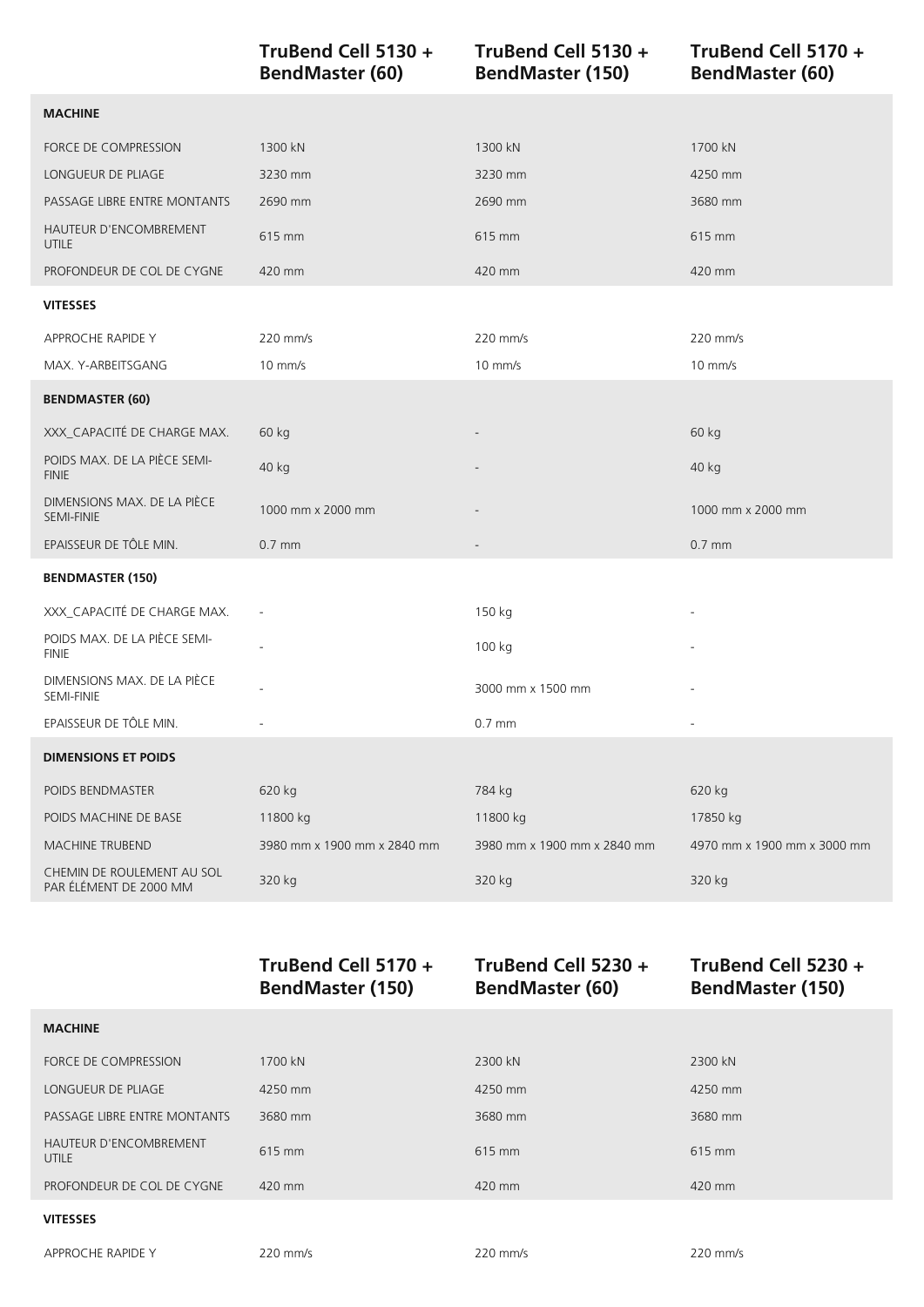**TruBend Cell 5170 + BendMaster (150)**

### **TruBend Cell 5230 + BendMaster (60)**

**TruBend Cell 5230 + BendMaster (150)**

| MAX. Y-ARBEITSGANG                                   | $10$ mm/s                   | $10$ mm/s                   | $10$ mm/s                   |
|------------------------------------------------------|-----------------------------|-----------------------------|-----------------------------|
| <b>BENDMASTER (60)</b>                               |                             |                             |                             |
| XXX_CAPACITÉ DE CHARGE MAX.                          |                             | 60 kg                       |                             |
| POIDS MAX. DE LA PIÈCE SEMI-<br><b>FINIE</b>         |                             | 40 kg                       |                             |
| DIMENSIONS MAX. DE LA PIÈCE<br><b>SEMI-FINIE</b>     |                             | 1000 mm x 2000 mm           |                             |
| EPAISSEUR DE TÔLE MIN.                               |                             | $0.7$ mm                    |                             |
| <b>BENDMASTER (150)</b>                              |                             |                             |                             |
| XXX_CAPACITÉ DE CHARGE MAX.                          | 150 kg                      | $\overline{\phantom{a}}$    | 150 kg                      |
| POIDS MAX. DE LA PIÈCE SEMI-<br><b>FINIE</b>         | 100 kg                      | $\overline{\phantom{a}}$    | 100 kg                      |
| DIMENSIONS MAX. DE LA PIÈCE<br>SEMI-FINIE            | 3000 mm x 1500 mm           |                             | 3000 mm x 1500 mm           |
| EPAISSEUR DE TÔLE MIN.                               | $0.7$ mm                    |                             | $0.7$ mm                    |
| <b>DIMENSIONS ET POIDS</b>                           |                             |                             |                             |
| POIDS BENDMASTER                                     | 784 kg                      | 620 kg                      | 784 kg                      |
| POIDS MACHINE DE BASE                                | 17850 kg                    | 19850 kg                    | 19850 kg                    |
| <b>MACHINE TRUBEND</b>                               | 4970 mm x 1900 mm x 3000 mm | 5140 mm x 2055 mm x 3000 mm | 5140 mm x 2055 mm x 3000 mm |
| CHEMIN DE ROULEMENT AU SOL<br>PAR ÉLÉMENT DE 2000 MM | 320 kg                      | 320 kg                      | 320 kg                      |

**TruBend Cell 5320 + BendMaster (60)**

# **TruBend Cell 5320 + BendMaster (150)**

| <b>MACHINE</b>                               |                   |                              |
|----------------------------------------------|-------------------|------------------------------|
| FORCE DE COMPRESSION                         | 3200 kN           | 3200 kN                      |
| LONGUEUR DE PLIAGE                           | 4420 mm           | 4420 mm                      |
| PASSAGE LIBRE ENTRE MONTANTS                 | 3680 mm           | 3680 mm                      |
| HAUTEUR D'ENCOMBREMENT<br><b>UTILE</b>       | 615 mm            | 615 mm                       |
| PROFONDEUR DE COL DE CYGNE                   | 420 mm            | 420 mm                       |
| <b>VITESSES</b>                              |                   |                              |
| APPROCHE RAPIDE Y                            | 220 mm/s          | 220 mm/s                     |
| MAX. Y-ARBEITSGANG                           | $10$ mm/s         | $10$ mm/s                    |
| <b>BENDMASTER (60)</b>                       |                   |                              |
| XXX_CAPACITÉ DE CHARGE MAX.                  | $60$ kg           |                              |
| POIDS MAX. DE LA PIÈCE SEMI-<br><b>FINIE</b> | 40 kg             | $\overline{\phantom{a}}$     |
| DIMENSIONS MAX. DE LA PIÈCE<br>SEMI-FINIE    | 1000 mm x 2000 mm | $\qquad \qquad \blacksquare$ |
| EPAISSEUR DE TÔLE MIN.                       | $0.7$ mm          | $\overline{\phantom{a}}$     |
| <b>BELIBAAA GEED (AEA)</b>                   |                   |                              |

#### **BENDMASTER (150)**